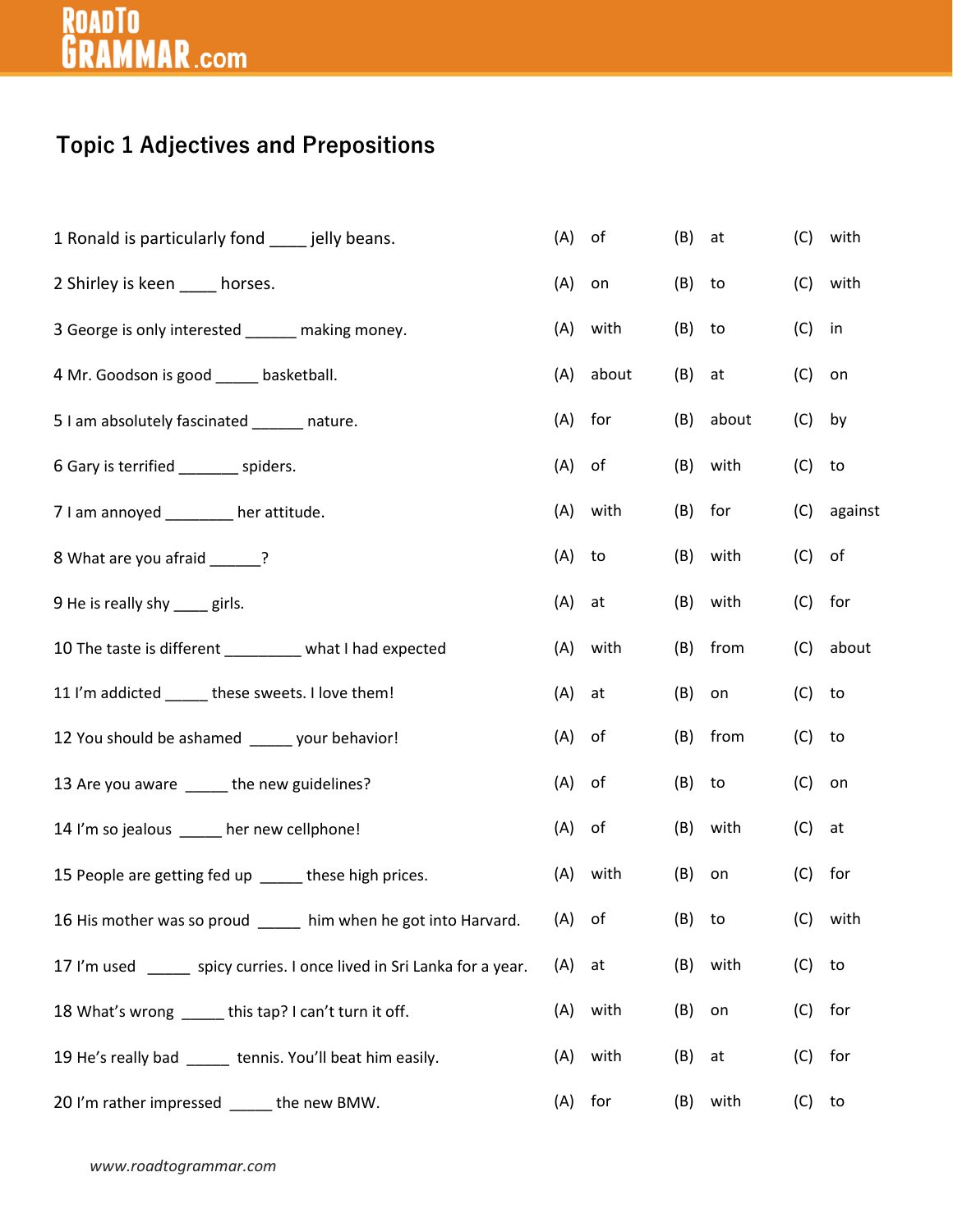### ROADTO<br>**GRAMMAR**.com

| 21 Are you related Mr. Smithers?                          | (A)      | to   | $(B)$ on |          | (C)      | at   |
|-----------------------------------------------------------|----------|------|----------|----------|----------|------|
| 22 I'm really sensitive _____ loud noises.                | (A)      | to   |          | (B) from | $(C)$ on |      |
| 23 This safe is full _______ cash.                        | $(A)$ of |      |          | (B) with | $(C)$ at |      |
| 24 We'll keep you safe harm.                              | (A)      | with | $(B)$ at |          | (C)      | from |
| 25 Australia is famous kangaroos and other odd creatures. | (A) on   |      | (B) for  |          | (C)      | with |